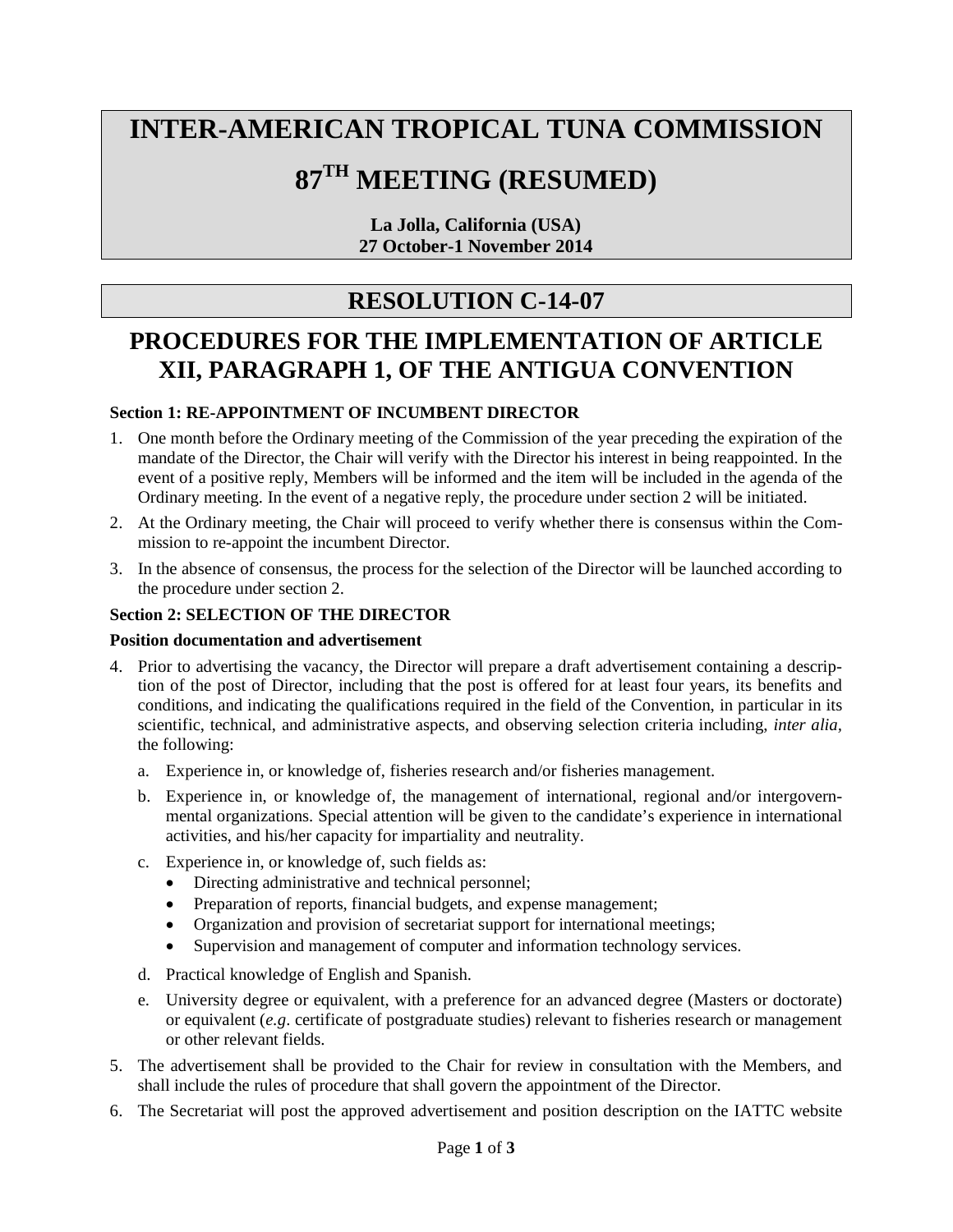and highlight it on the homepage for a period of 30 calendar days. The recruitment page on the IATTC website will include relevant information regarding the vacancy and the process of receipt of applications. The approved advertisement will also be placed by the Secretariat in specialized national and international publications and websites relevant to the matter, giving wide publicity to the vacancy. The deadline for applications to be received by the Secretariat shall be no more than 60 calendar days from the date the advertisement has been placed on the website.

7. If the incumbent Director is also an applicant, he/she shall abstain from any involvement in the process

### **Submission and availability of applications**

8. Applications shall be submitted to the Chair and all Members through the staff of the Commission in electronic format. These applications will be made available to all Members from the time they are received, through a secure section of the IATTC website.

# **Acknowledgement of receipt**

9. Each applicant will be notified by the Secretariat by electronic means of the receipt of his/her application.

# **Ranking of applicants**

10. On the basis of the qualifications and requirements specified in the advertisement, each Member shall review the applications, and shall notify the staff of the Commission, within 30 calendar days from the date in which all applications were made available in accordance to paragraph 8, of its selection of no more than five applicants, in order of preference. On receipt of the notifications of preferences, the Chair of the Commission, assisted by the Deputy Chair and the staff of the Commission, will aggregate individual ranking of each applicant, awarding five points for a first preference, four points for a second preference, three points for a third preference, two points for a fourth preference, and one point for a fifth preference. The rankings will be kept confidential by the Chair, the Members, and the staff of the Commission.

#### **Short list**

11. A maximum of five applicants with the highest aggregate scores will be shortlisted as candidates for interview by the Members in a meeting of Heads of Delegation. The names of the short-listed candidates will be notified to them and to the Members of the Commission as soon as possible, and no later than seven days after the shortlisting. Should any candidate withdraw his or her application, he/she will be replaced by the next ranking applicant in descending order. In case of a tie for the fifth place, all applicants with equal scores will be included in the short list of candidates. Applicants not on the short list of candidates will be notified that they have not been selected.

#### **Interview process**

- 12. The short-listed candidates will be interviewed by the Members during a meeting of the Heads of Delegation at the first available meeting of the Commission. The candidates' travel expenses will be covered by the IATTC budget.
- 13. In order to ensure transparency and fairness of the process, all candidates will be asked the same questions. Those questions will have been prepared by the Chair, in consultation with the Members, ahead of the meeting of the Heads of Delegation.

#### **Appointment process for the Director**

- 14. Following the interview, Members will endeavor to approve the preferred candidate as Director by consensus. Members will adopt the following procedure to establish consensus for the appointment of a candidate:
	- a. Polling will be done by secret ballot by the Members, represented by Heads of Delegation
	- b. In each round each Head of Delegation will select one candidate. The candidate with the lowest